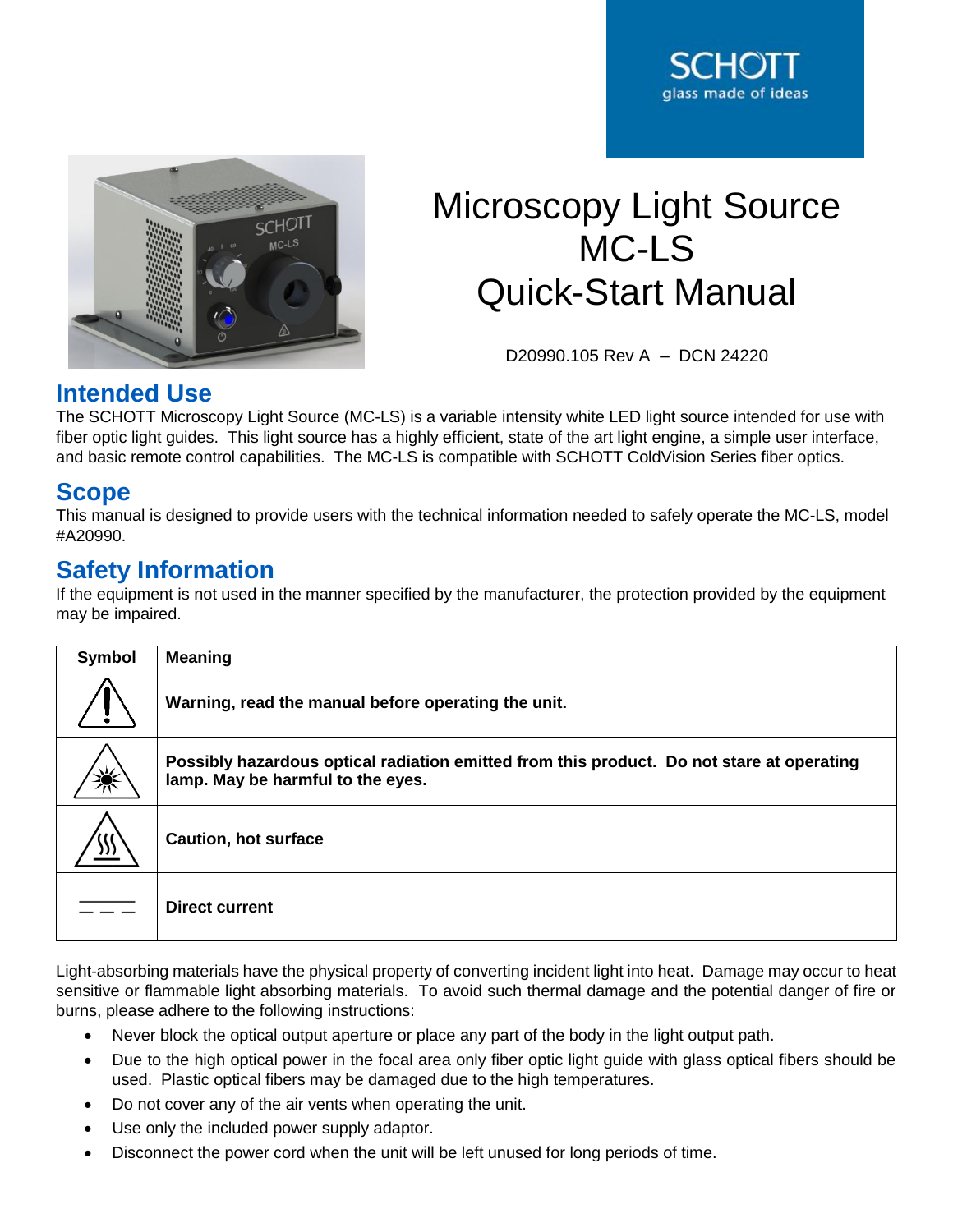- Do not use this unit near liquids, or in an area with excessive moisture. Do not spill liquids on the unit.
- Do not operate the MC-LS in an explosive environment. Do not place flammable materials on or near the unit.
- No not open or disassemble any part of the unit. There are no user-serviceable components inside the unit. Repairs must be carried out by an authorized service center. Contact your distributor or a SCHOTT sales representative for more information.

## **Operation**

- 1. Place the MC-LS on a sturdy, flat surface. Ensure there is at least 2" of space between the top, rear, and sides of the unit and other equipment.
- 2. Insert the fiber optic into the nosecone. Gently tighten the thumbscrew by hand to secure the fiber optic. Over-tightening the thumbscrew may cause damage to both the MC-LS and the fiber optic.
- 3. Insert the power supply plug into the DC power receptacle on the rear of the MC-LS.
- 4. Plug the included AC power cord into the power supply and a grounded receptacle with the appropriate voltage and frequency.
- 5. Press the pushbutton on the front panel of the unit to turn it on. A blue light on the pushbutton will illuminate to indicate that the LED output is enabled.
- 6. Rotate the knob on the front panel to control the LED intensity.

# **Technical Specification**

| <b>Power Supply Adaptor</b>  | Input: 100-240Vac (±10%), 50-60Hz 1.5A<br>Output: 24VDC, 2.5A | Manufacturer: GlobTek, Inc., Part Number: TR9Cl2700LCP-N(R6B)                                                                                                      |
|------------------------------|---------------------------------------------------------------|--------------------------------------------------------------------------------------------------------------------------------------------------------------------|
| <b>Overvoltage Category</b>  | Overvoltage category II                                       |                                                                                                                                                                    |
| <b>MC-LS DC Power Input</b>  |                                                               | 24VDC, 2.5A rated, 5.5mm x 2.5mm barrel connector, center is positive                                                                                              |
| <b>Optical Output</b>        | A08051.40)                                                    | 850 lumens minimum, 1000 lumens typical, measured with an integrating sphere at<br>the output of a reference light guide, 13mm active area, 1m length (SCHOTT P/N) |
| <b>Color temperature</b>     | 5400K (typical)                                               |                                                                                                                                                                    |
| <b>Operating temperature</b> | 0°C to 40°C                                                   | 100%                                                                                                                                                               |
| <b>Relative humidity</b>     | 85% maximum<br>90%                                            |                                                                                                                                                                    |
| <b>Pollution Degree</b>      | $\overline{2}$                                                | 80%<br>Relative Output<br>70%                                                                                                                                      |
| <b>Altitude</b>              | $0 - 2000m$                                                   | 60%<br>50%                                                                                                                                                         |
| <b>Indoor or Outdoor Use</b> | Indoor use only                                               | 40%                                                                                                                                                                |
| Weight                       | 5 lb. [2.3 kg]                                                | 30%<br>20%                                                                                                                                                         |
| <b>Dimensions</b>            | 5.8" [147mm] L x<br>5.7" [145mm] W x<br>3.9" [98mm] H         | 10%<br>0%<br>400<br>450<br>500<br>650<br>700<br>750<br>800<br>550<br>600<br>Wavelength (nm)<br>Figure 1: Typical Relative Spectral Output                          |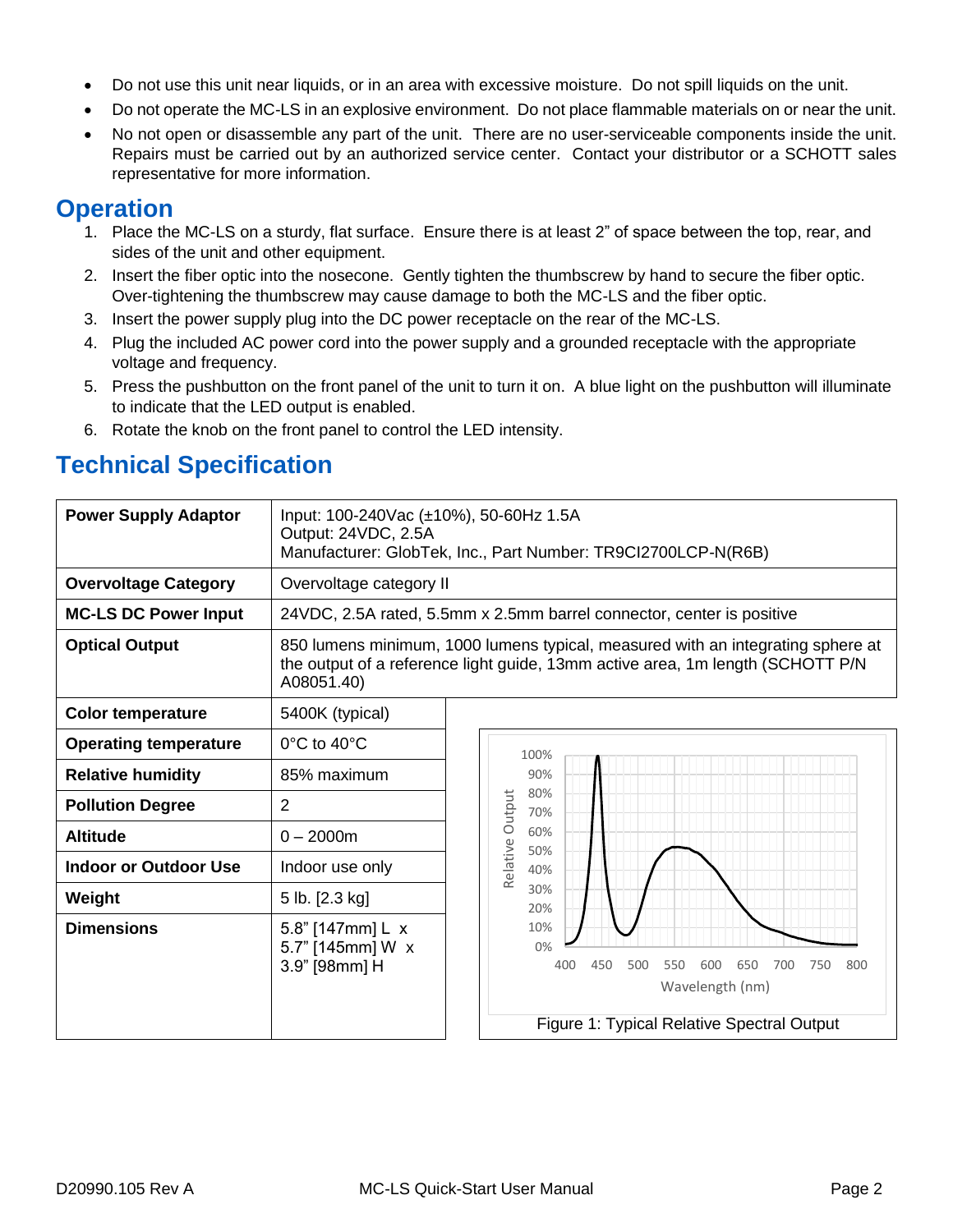## **Remote Operation**

Basic use of the remote operation features are described in this section. Cable lengths must be limited to a maximum length of 3m.

## **Analog/Digital Controls**

The MC-LS may be operated remotely using a potentiometer and a switch connected to the appropriate pins of the IN/OUT port as shown in [Figure 3.](#page-2-0)

In the default configuration, the MC-LS must first be turned on using the front panel power switch. Connecting Pin 1 (Digital Input) to Pin 5 (Common) will then turn off the LED output.

#### **Serial Control (USB or RS-232)**

The MC-LS may be controlled remotely using simple text commands sent over the USB COM port or RS-232 serial port. The RS-232 port must be configured for 9600 baud, 8 data bits, 1 stop bit, and no parity.

All commands begin with an ampersand (&) and end with Carriage Return, ASCII code 0x0D (typically denoted as '\r').

Basic operating commands:

| &L1      | Enable LED output                       |
|----------|-----------------------------------------|
| &L0      | Disable LED output                      |
| $&5 + 4$ | Adjust LED intensity                    |
|          | ## must be a hexadecimal value between  |
|          | 0 and FF (decimal 0 to 255) where FF is |
|          | maximum brightness.                     |
|          | Example: & I7F for 50% brightness       |



<span id="page-2-0"></span>

| Pin | <b>Description</b>                              |
|-----|-------------------------------------------------|
|     | Digital input, 0-5V, 24V tolerant               |
| 2   | RS232 Transmit                                  |
| 3   | RS232 Receive                                   |
| 4   | Not connected                                   |
| 5   | Common return for all signals                   |
| 6   | Intensity adjustment, 0-5V analog, 24V tolerant |
|     | Not connected                                   |
| 8   | Fault output, open collector, 30V, 10mA         |
| 9   | +5V output, 10mA maximum                        |

#### Please refer to the MC-LS product page of the SCHOTT website for further information about remote operation.





Figure 4: Outline Dimensions